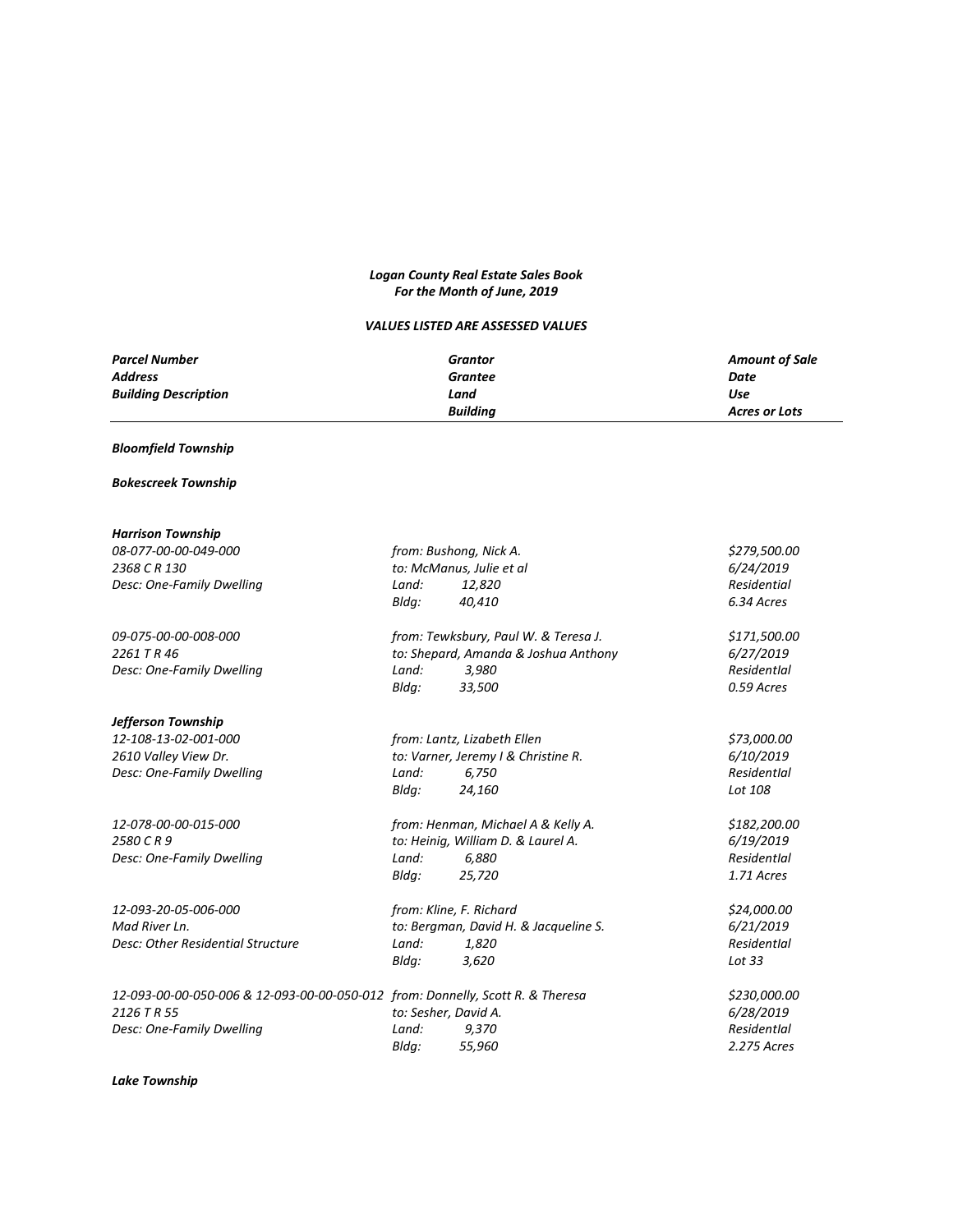*Liberty Township 18-121-00-00-078-022 from: Finnegan, Jaren L & Molly J Cook \$310,000.00*

#### *McArthur Township*

*Desc: One-Family Dwelling Land: 7,980* 

*21-036-00-00-059-003 from: Wolf, Robert J & Abby M. \$246,200.00 Desc: One-Family Dwelling Land: 16,780* 

#### *Miami Township*

*Monroe Township*

#### *Perry Township*

*32-083-00-00-006-000 & 32-083-00-00-006-001 from: Macrae, Todd et al \$210,000.00 1408 T R 132 To: Shaw, Andrew G. 6/03/2019 Desc: One-Family Dwelling Land: 19,250 Residential*

*32-084-00-00-011-009 & 32-084-00-00-011-010 from: Adams, Cody H. \$371,400.00*

*4739 Kress Dr. To: Liu, Hui 6/18/2019 Desc: One-Family Dwelling Land: 8,050 Residential Bldg: 67,590 Lot 19*

18-121-08-04-009-000 *from: Hammond, Janet M.*<br>3245 Buckeye Dr. *\$89,000.00 to: Ingram, Timothy N. & Paula J. \$89,000.00 6/25/2019 3245 Buckeye Dr. to: Ingram, Timothy N. & Paula J. 6/25/2019 Desc: One-Family Dwelling Land: 4,650 Residential Bldg: 33,570 Lot 12*

*18-121-00-00-078-023 from: Humble, Paul T & Lois J. \$28,500.00 Kress Dr. To: Croaro, David J. 6/25/2019 Desc: Vacant Land Land: 7,560 Residential Bldg: Lot 20*

*21-036-00-00-041-003 from: Troyer, Marcus L. \$170,000.00 771 C R 111 W to: Hochstetler, Seth E. & Malinda J. 6/03/2019 Bldg: 44,030 2.00 Acres*

*7099 S R 638 to: Stout, Nathan C. 6/12/2019 Bldg: 47,070 8.365 Acres*

*23-063-00-00-014-001 from: Tucker, Tina R. \$255,000.00 714 W. C R 57 to: Hays, Stanley L & Donna L. 6/12/2019 Desc: One-Family Dwelling Land: 6,920 Residential Bldg: 50,140 1.728 Acres*

*23-062-00-00-033-000 from: Willms, James P & Shari A. \$150,000.00 5195 C R 130 to: Tuttle, William G. 6/19/2019 Desc: One-Family Dwelling Land: 9,370 Residential Bldg: 24,460 3.04 Acres*

*30-138-00-00-012-001 from: Shank, Brandon S. & Trena D. \$475,000.00 4525 T R 164 To: Longshore, John L. II & Stacey D. 6/14/2019 Desc: One-Family Dwelling Land: 14,880 Residential Bldg: 112,460 5.676 Acres*

*Bldg: 39,140 9.763 Acres*

*1102 C R 142 N To: Heffelfinger, John C. 6/06/2019 Desc: One-Family Dwelling Land: 26,750 Residential*

*Bldg: 67,190 10.501 Acres*

*32-097-00-00-040-000 & 32-097-00-00-041-001 from: Marmon, Heather B. \$150,000.00 10981 T R 141 To: Angles Investment Properties LLC 6/19/2019*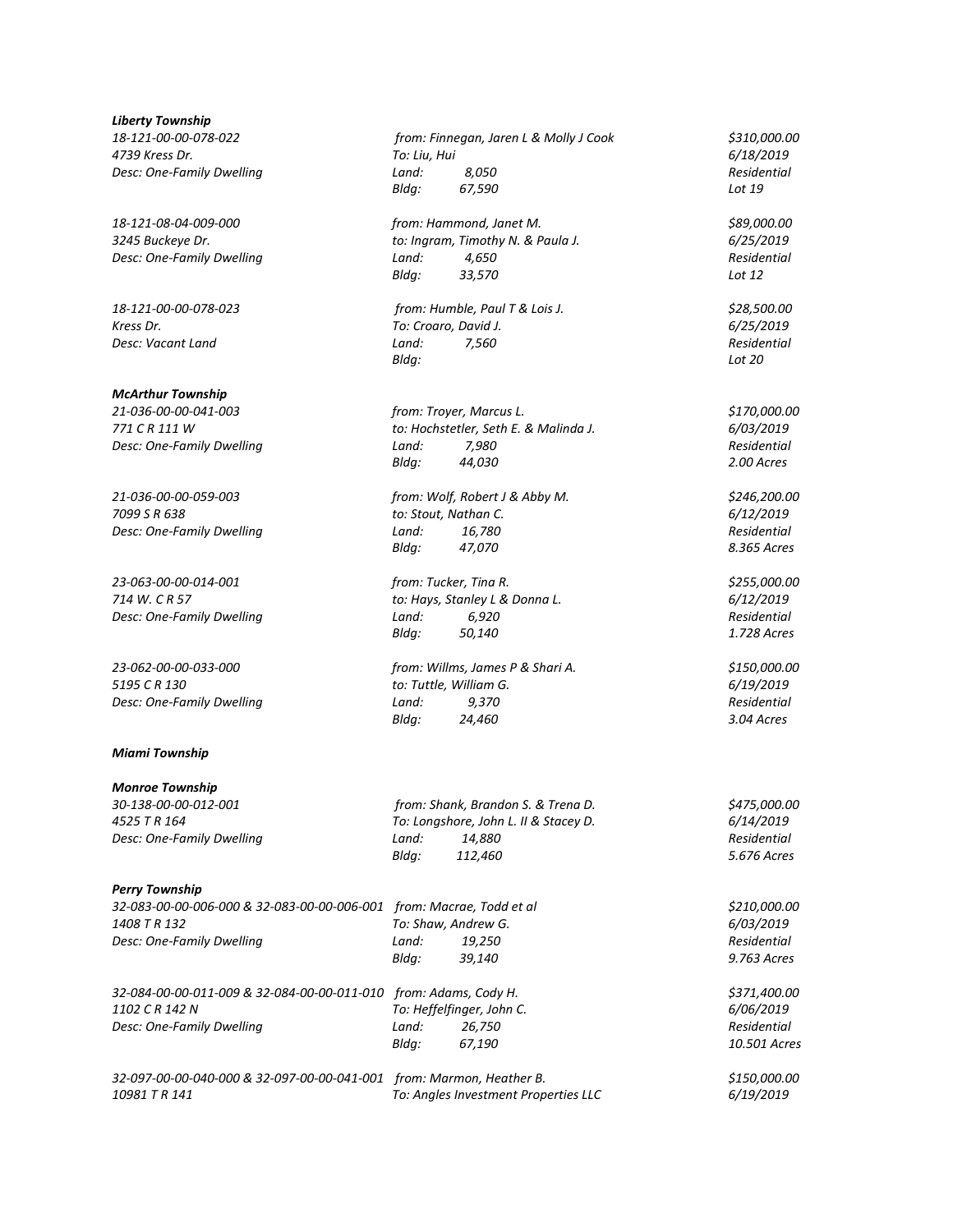| Desc: Cash-Grain Farm                                                                                  | Land:<br>Bldg:        | 25,870<br>27,500                        | Agricultural<br>14.344 Acres |
|--------------------------------------------------------------------------------------------------------|-----------------------|-----------------------------------------|------------------------------|
| <b>Pleasant Township</b><br>34-087-00-00-055-000 & 34-087-00-00-060-000 from: Lane, Paul E.            |                       |                                         | \$254,000.00                 |
| 9184 S R 47                                                                                            |                       | To: Wagler, Jacob M. & Katie J.         | 6/21/2019                    |
| Desc: One-Family Dwelling                                                                              | Land:                 | 18,970                                  | Residential                  |
|                                                                                                        | Bldg:                 | 46,400                                  | 16.061 Acres                 |
| 34-103-00-00-020-002                                                                                   |                       | from: Engelmann, Patricia J.            | \$65,000.00                  |
| 8488 C R 11                                                                                            |                       | To: Scott, Logan Taylor                 | 6/27/2019                    |
| Desc: Mobile Home                                                                                      | Land:<br>Bldg:        | 4,090<br>27,220                         | Residential<br>1.023 Acres   |
|                                                                                                        |                       |                                         |                              |
| <b>Richland Township</b><br>38-006-15-02-007-000, 38-006-15-02-008-000                                 |                       |                                         |                              |
| 38-006-15-02-021-000 & 38-006-15-02-022-000 from: Midwest Enterprise Office Park LLC                   |                       |                                         | \$126,500.00                 |
| 11101 Peach Ln.                                                                                        |                       | To: Daniels, Lori L. et al              | 6/14/2019                    |
| Desc: One-Family Dwelling                                                                              | Land:                 | 8,860                                   | Residential                  |
|                                                                                                        | Bldg:                 | 33,420                                  | <b>Multiple Lots</b>         |
|                                                                                                        |                       |                                         |                              |
| 36-019-06-01-002-000 & 5 add'l parcels                                                                 | from: SSS Resort LLC  |                                         | \$162,500.00                 |
| <b>Sport Point</b>                                                                                     |                       | To: Rall, Steven & Kimberly             | 6/21/2019                    |
| Desc: One-Family Dwelling                                                                              | Land:<br>Bldg:        | 23,420<br>16,660                        | Residential                  |
|                                                                                                        |                       |                                         | <b>Multiple Lots</b>         |
| 36-019-10-01-004-000 & 36-019-10-01-004-001 from: Tarrier, Jeffrey L & Mary E, Trustees                |                       |                                         | \$375,000.00                 |
| 9348 Oakridge Ave.                                                                                     |                       | To: Meldon, Carole A, Trustee           | 6/21/2019                    |
| Desc: One-Family Dwelling                                                                              | Land:                 | 55,200                                  | Residential                  |
|                                                                                                        | Bldg:                 | 14,950                                  | 0.028 Acres & Lot            |
| 37-033-00-00-041-016                                                                                   |                       | from: Lane, Jack M Jr & Nina M.         | \$279,900.00                 |
| 6881 Watercraft Dr.                                                                                    |                       | To: Alltop, Harry L. & Deborah J.       | 6/24/2019                    |
| Desc: One-Family Dwelling                                                                              | Land:                 | 10,150                                  | Residential                  |
|                                                                                                        | Bldg:                 | 70,760                                  | Lot 15                       |
|                                                                                                        |                       |                                         |                              |
| <b>Rushcreek Township</b><br>40-065-00-00-025-011 & 40-065-00-00-025-012 from: Frost, James R. & Julie |                       |                                         | \$210,000.00                 |
| 2615 CR 25                                                                                             |                       | To: Anderson, Nathan                    | 6/19/2019                    |
| Desc: One-Family Dwelling                                                                              | Land:                 | 10,590                                  | Residential                  |
|                                                                                                        | Bldg:                 | 35,550                                  | 2.899 Acres                  |
|                                                                                                        |                       |                                         |                              |
| <b>Stokes Township</b><br>43-005-15-12-026-000                                                         |                       |                                         |                              |
|                                                                                                        |                       | from: Bosley, Joshua & Melissa G.       | \$62,000.00                  |
| 14140 Lakewood Ave.                                                                                    |                       | To: Ingle, Grant Christopher            | 6/06/2019                    |
| Desc: One-Family Dwelling                                                                              | Land:                 | 7,230                                   | Residential                  |
|                                                                                                        | Bldg:                 | 9,990                                   | Lots 99-101                  |
| 43-030-00-00-011-002                                                                                   |                       | from: Taylor, Michael L et al           | \$151,700.00                 |
| 13253 S R 720                                                                                          |                       | To: Slagle, Tommy & Jessica             | 6/06/2019                    |
| Desc: Mobile Home                                                                                      | Land:                 | 9,680                                   | Residential                  |
|                                                                                                        | Bldg:                 | 36,670                                  | 2.807 Acres                  |
|                                                                                                        |                       |                                         |                              |
| 43-005-13-01-003-000, 43-005-13-01-003-001                                                             |                       |                                         |                              |
| & 43-005-13-01-003-002                                                                                 | from: Rice, Christine |                                         | \$20,000.00                  |
| Eagle Path<br>Desc: Other Residential Structures                                                       | Land:                 | To: EJM Ludwig Properties, LLC<br>4,850 | 6/11/2019<br>Residential     |
|                                                                                                        | Bldg:                 | 2,430                                   | Lots 2446-2448               |
|                                                                                                        |                       |                                         |                              |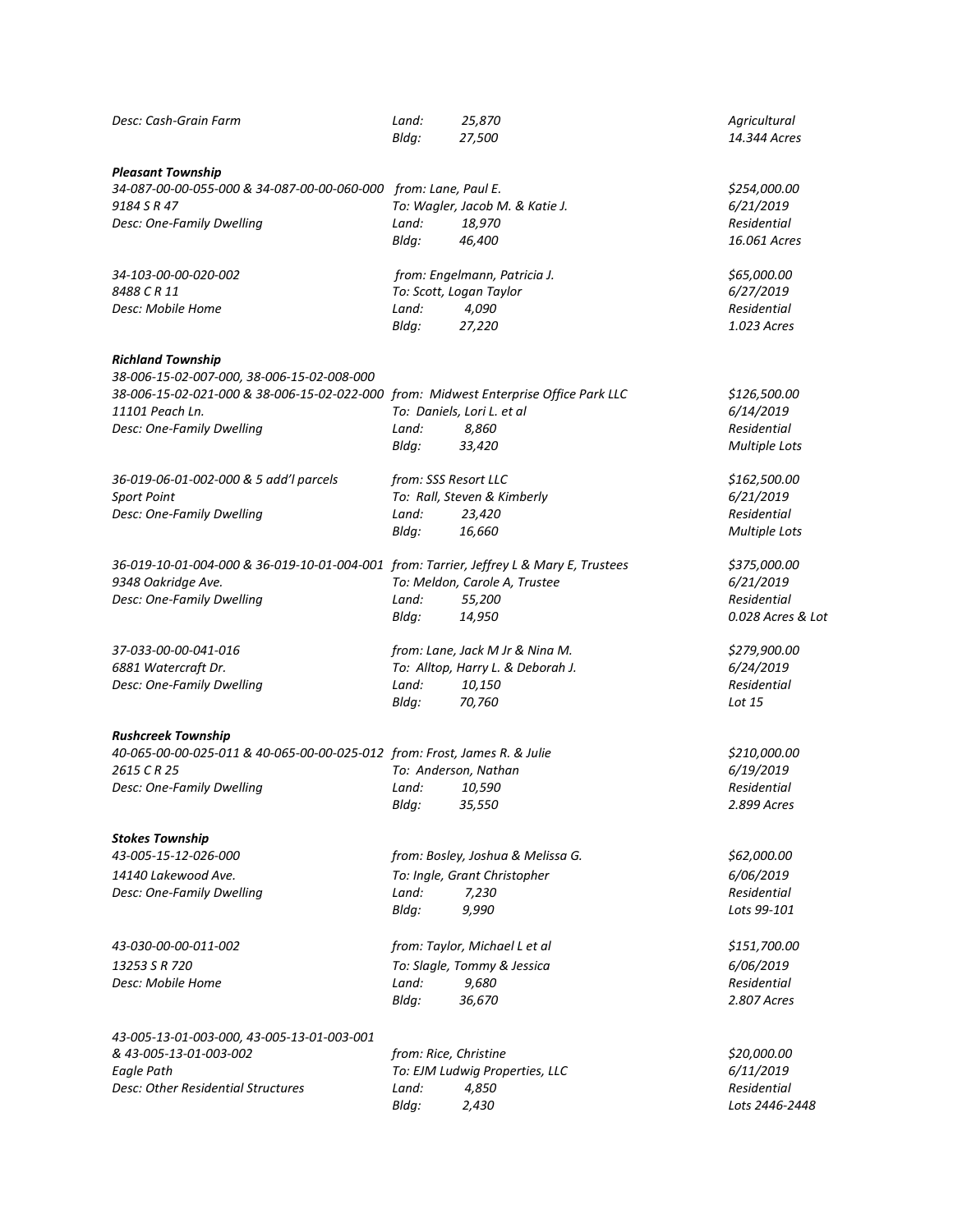| 43-006-00-00-008-507                                                            | from: Sheridan, Patrick M & Tamara J. |                                                    | \$350,000.00       |
|---------------------------------------------------------------------------------|---------------------------------------|----------------------------------------------------|--------------------|
| 11259 Northlake Dr.                                                             |                                       | To: Dawson, H. Daniel                              | 6/14/2019          |
| Desc: Condominium                                                               | Land:                                 | 25,060                                             | Residential        |
|                                                                                 | Bldg:                                 | 73,450                                             | Unit 7             |
| 43-018-12-13-006-000                                                            |                                       | from: Cukovecki, Robert W. & Tiffany L.            | \$99,900.00        |
| 9875 Blackhawk Dr.                                                              | To: Webb, Justin C.                   |                                                    | 6/17/2019          |
| Desc: One-Family Dwelling                                                       | Land:                                 | 4,740                                              | Residential        |
|                                                                                 | Bldg:                                 | 16,740                                             | Lot $32$           |
| 43-005-16-22-004-000                                                            |                                       | from: Stermer, Thomas Michael & Mary Christine     | \$165,000.00       |
| 11188 Newland Dr.                                                               |                                       | To: Pinkerton, Joseph D. & Jody                    | 6/18/2019          |
| Desc: One-Family Dwelling                                                       | Land:                                 | 3,780                                              | Residential        |
|                                                                                 | Bldg:                                 | 8,170                                              | Lots 29 & 30       |
| 43-005-18-04-007-000                                                            |                                       | from: Garza, Brenda K.                             | \$22,500.00        |
| Shawnee Path                                                                    | To: Aikens, Gregory                   |                                                    | 6/19/2019          |
| Desc: Other Residential Structures                                              | Land:                                 | 1,860                                              | Residential        |
|                                                                                 | Bldg:                                 | 3,230                                              | Lot 1886           |
| 43-018-12-09-041-512                                                            |                                       | from: Kerns, Jeffrey Lewis & Linda Lee Co-Trustees | \$200,000.00       |
| 9638 S R 368                                                                    |                                       | To: Klass, Roy J. & Stacy J.                       | 6/19/2019          |
| Desc: Condominium                                                               | Land:                                 | 28,000                                             | <b>Residential</b> |
|                                                                                 | Bldg:                                 | 25,460                                             | Unit B-4           |
| 43-018-15-02-009-000 & 43-018-15-02-010-000 from: Cooper, Candance              |                                       |                                                    | \$320,000.00       |
| 10422 Buckeye Dr.                                                               |                                       | To: Chenoweth, Taylor R. & Natalie L.              | 6/21/2019          |
| Desc: One-Family Dwelling                                                       | Land:                                 | 68,890                                             | Residential        |
|                                                                                 | Bldq:                                 | 43,520                                             | Lots 6 & 7         |
| 43-017-07-02-004-000                                                            |                                       | from: Nelson, Scott C. & Mary Lou                  | \$151,000.00       |
| 11666 Channel View Dr.                                                          |                                       | To: Moore, Jayson J & Micah M.                     | 6/24/2019          |
| Desc: One-Family Dwelling                                                       | Land:                                 | 22,400                                             | Residential        |
|                                                                                 | Bldg:                                 | 21,450                                             | Part Lot 1         |
| 43-019-13-05-031-000 & 43-019-13-03-012-000 from: Sothard, Theodore S. & Amy L. |                                       |                                                    | \$349,900.00       |
| 8878 S R 368                                                                    | To: Buffalo Ridge Farm, LLC           |                                                    | 6/27/2019          |
| Desc: One-Family Dwelling                                                       | Land:                                 | 52,290                                             | Residential        |
|                                                                                 | Bldg:                                 | 26,860                                             | Lots 11 & 49       |
| <b>Union Township</b>                                                           |                                       |                                                    |                    |
| 49-132-00-00-014-003                                                            |                                       | from: Dennis, Terry J Lowe & Melissa               | \$135,000.00       |
| 5573 S R 508                                                                    | To: Rose, Joseph W.                   |                                                    | 6/14/2019          |
| Desc: One-Family Dwelling                                                       | Land:                                 | 7,100                                              | Residential        |
|                                                                                 | Bldg:                                 | 32,310                                             | 1.65 Acres         |
| <b>Washington Township</b>                                                      |                                       |                                                    |                    |
| 51-032-06-14-012-000                                                            |                                       | from: Busy Acres Properties LLC                    | \$59,900.00        |
| 8916 Cresent St.                                                                |                                       | to: Needham, Mark T.                               | 6/06/2019          |
| Desc: One-Family Dwelling                                                       | Land:                                 | 3,160                                              | <b>Residential</b> |
|                                                                                 | Bldg:                                 | 13,660                                             | Lot 406            |
| 51-032-06-14-011-000                                                            |                                       | from: Busy Acres Properties LLC                    | \$43,000.00        |
| 8922 Cresent St.                                                                | to: Leahy, Helen E. & Michael H.      |                                                    | 6/06/2019          |
| Desc: One-Family Dwelling                                                       | Land:                                 | 3,160                                              | Residential        |
|                                                                                 | Bldg:                                 | 8,310                                              | Lot 405            |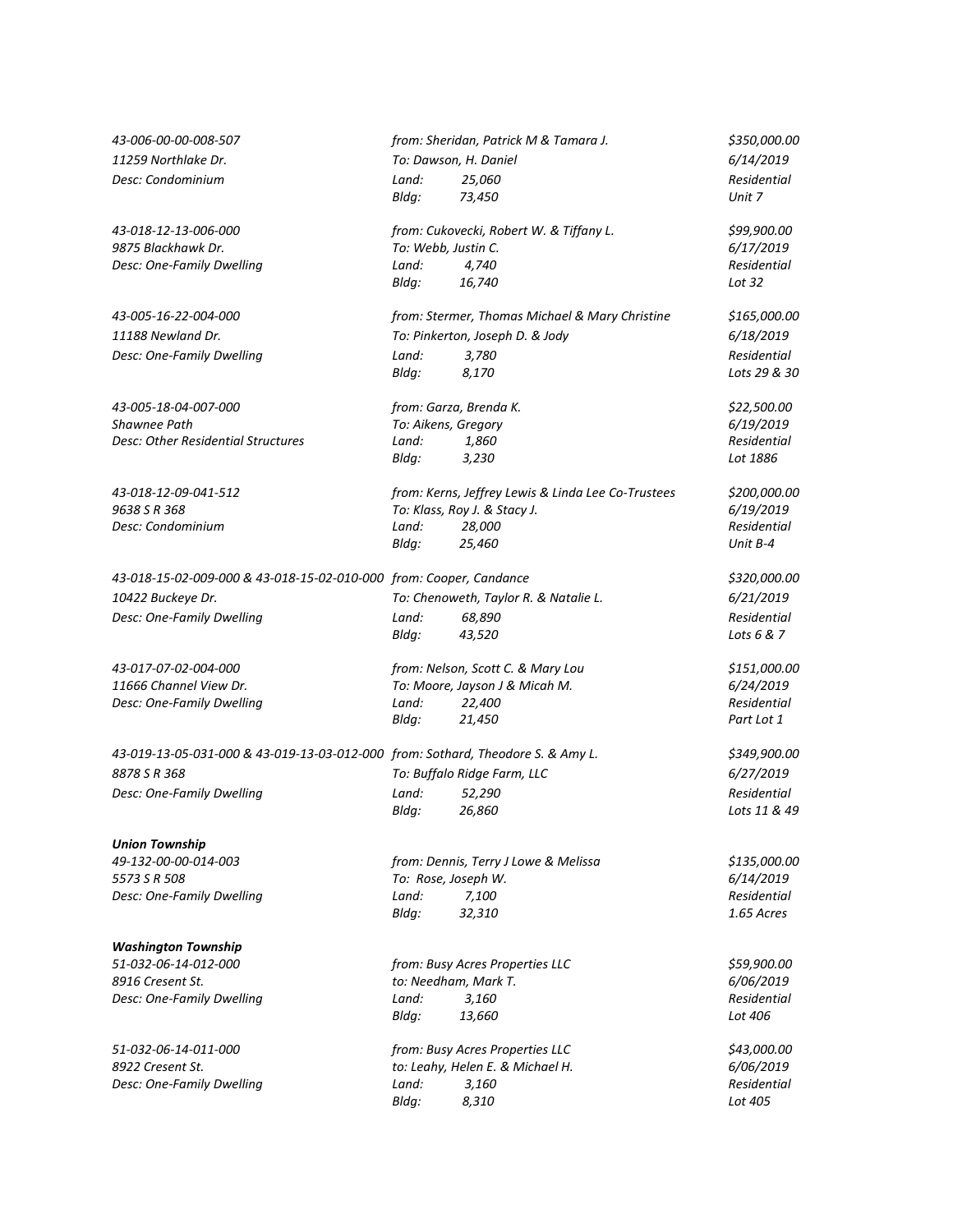*51-032-07-03-017-000, 51-032-07-03-017-001 8701 Chautauqua to: Walter, Brian U. & Suzanne N. 6/07/2019 Desc: One-Family Dwelling Land: 105,280 Residential*

#### *Zane Township*

*Desc: One-Family Dwelling Land: 14,700* 

#### *Belle Center Corporation*

*Bellefontaine Corporation 17-091-20-05-006-000 from: Lavender, Brent J. \$110,000.00 201 Washington Ave. To: Foster, Bradley J. 6/03/2019*

*17-091-12-03-025-000 from: Gaines, Raymond L. \$60,000.00*

*51-032-12-23-022-527 from: Dorsey, Robert J. & Kathy C. \$320,000.00 7354 Sir Francis Drake Ave. to: West, John & Janet 6/06/2019 Desc: Condominium Land: 35,000 Residential Bldg: 43,860 Unit 6-A*

> *& 51-032-07-03-018-000 from: Goldshot, Michael R, Trustee \$971,906.00 Bldg: 197,310 0.28 Acres*

*51-032-12-22-002-000 from: Ronald J Hemmelgarn Revocable Living Trust \$398,000.00 7623 Park Ave. to: Onofrio, Michael J. & Janice T. 6/12/2019 Desc: One-Family Dwelling Land: 50,400 Residential Bldg: 32,120 Lots 16 & 16A*

*51-033-09-03-007-520 from: Rhinock, Steven C, Trustee \$14,500.00 Center St. to: Good, William R, Trustee et al 6/19/2019 Desc: Condominium Land: 1,930 Residential Bldg: 2,280 Unit 20*

*51-032-12-23-022-559 from: Raterman, Thomas A & Beth Ann \$315,900.00 7424 Sir Francis Drake Ave. to: Copus, Randy L. & Marianne 6/26/2019 Desc: Condominium Land: 35,000 Residential Bldg:* 49,170

*53-141-00-00-022-025 from: ZumMallen, Robert G & Brenda D. \$390,000.00 12177 Darby Creek Dr. to: Lucas, Jeremy P. & Heather E. 6/06/2019 Bldg: 92,790 Lot 25*

*53-126-20-08-009-000 from: Ackerman, Raymond Michael \$91,000.00 12154 Green St. to: Austin, Abigail M. 6/06/2019 Desc: One-Family Dwelling Land: 4,390 Residential Bldg: 22,490 0.459 Acres*

*Desc: One-Family Dwelling Land: 5,420 Residential Bldg: 16,060 Lots 3717pt & 3718*

*209 W. Williams Ave. To: Robinson, Glenay & Scotty 6/04/2019 Desc: One-Family Dwelling Land: 1,750 Residential Bldg: 13,610 Part Lot 1532*

*17-092-13-07-039-000 from: Brunson, Mark \$118,000.00 409 Ludlow Rd. To: Major, Wayne C. & Rebecca J. 6/04/2019 Desc: One-Family Dwelling Land: 8,210 Residential Bldg: 24,200 0.55 Acres*

*17-106-08-12-005-000 from: Cronkleton, Clifford A. \$134,400.00 1244 S. Detroit St. To: Purtee, Kathleen L. 6/05/2019*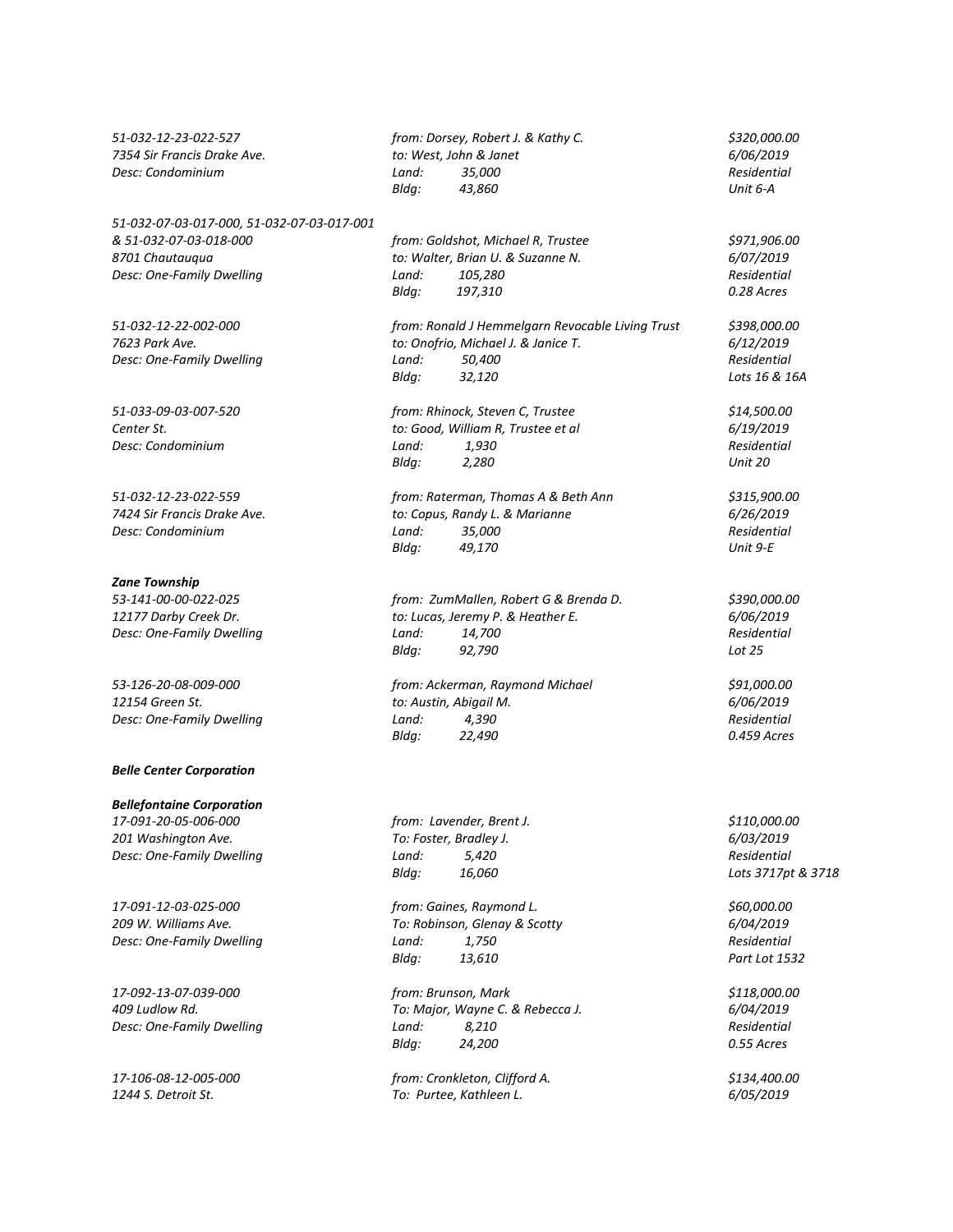| Desc: One-Family Dwelling                                                     | Land:<br>Bldg: | 4,410<br>17,400                             | Residential<br>Lot 1886 |
|-------------------------------------------------------------------------------|----------------|---------------------------------------------|-------------------------|
|                                                                               |                |                                             |                         |
| 17-092-13-11-019-000                                                          |                | from: Rister, Gary L.                       | \$125,000.00            |
| 420 E. Patterson Ave.                                                         |                | To: Fenwick, Richard D.                     | 6/05/2019               |
| Desc: One-Family Dwelling                                                     | Land:          | 5,700                                       | Residential             |
|                                                                               | Bldg:          | 16,540                                      | Lot 525                 |
| 17-091-08-13-035-000                                                          |                | from: Sisler, Patricia M.                   | \$85,000.00             |
| 117 W. Orchard Ave.                                                           |                | To: Russell, James T.                       | 6/07/2019               |
| Desc: One-Family Dwelling                                                     | Land:          | 2,800                                       | Residential             |
|                                                                               | Bldg:          | 18,550                                      | 0.20 Acres              |
| 17-091-08-07-004-000 & 17-091-08-07-004-001 from: Watkins, David R. & Mary C. |                |                                             | \$138,000.00            |
| 726 N. Main St.                                                               |                | To: Lambert, Randal & Dawn T.               | 6/07/2019               |
| Desc: One-Family Dwelling                                                     | Land:          | 7,390                                       | Residential             |
|                                                                               | Bldg:          | 44,420                                      | 0.001 Acres & Lots      |
| 59-092-00-00-019-513                                                          |                | from: Staker, Michael R & Debbie K.         | \$145,000.00            |
| 200 Pine Ridge Ct.                                                            |                | To: Gordon, Louise H. & James A.            | 6/11/2019               |
| Desc: Condominium                                                             | Land:          | 4,150                                       | Residential             |
|                                                                               | Bldg:          | 22,570                                      | <b>Unit 200</b>         |
|                                                                               |                |                                             |                         |
| 17-092-06-11-018-000                                                          |                | from: Johnson, Charles C. & Beate M.        | \$187,000.00            |
| 876 Hilltop Dr.                                                               |                | To: Sutherland, Wade Thomas Jr. & Angela K. | 6/12/2019               |
| Desc: One-Family Dwelling                                                     | Land:          | 8,610                                       | Residential             |
|                                                                               | Bldg:          | 33,970                                      | Lot 4311                |
| 17-091-12-06-021-000                                                          |                | from: Wischmeyer, Dale                      | \$26,500.00             |
| 224 E. Williams Ave.                                                          |                | To: Custom Estate Solutions, LLC            | 6/14/2019               |
| Desc: One-Family Dwelling                                                     | Land:          | 1,500                                       | Residential             |
|                                                                               | Bldg:          | 11,220                                      | Part Lot 639            |
| 17-092-13-07-042-511                                                          |                | from: Rhoades, Connie L et al               | \$175,000.00            |
| 520 Stonebridge                                                               |                | To: Henry, Shanel K.                        | 6/18/2019               |
| Desc: Condominium                                                             | Land:          | 7,000                                       | Residential             |
|                                                                               | Bldg:          | 40,600                                      | <b>Unit 520</b>         |
| 17-091-20-05-004-000                                                          |                | from: Jenkins, Deborah Ann                  | \$125,000.00            |
| 645 S. Madriver St.                                                           |                | To: Coddington, Daniel Lauren & Rhonda Jo   | 6/21/2019               |
| Desc: One-Family Dwelling                                                     |                | Land: 4,570                                 | Residential             |
|                                                                               | Bldg:          | 21,070                                      | Lot 3720                |
| 17-091-16-14-006-000                                                          |                | from: Carpenter, Christopher & Tammie S.    | \$103,000.00            |
| 525 Hamilton St.                                                              |                | To: Burkhammer, Rikki K & Rusty             | 6/24/2019               |
| Desc: One-Family Dwelling                                                     | Land:          | 3,930                                       | Residential             |
|                                                                               | Bldg:          | 25,740                                      | Lot 2210                |
| 17-106-00-00-082-532                                                          |                | from: Lobianco, Louis                       | \$147,500.00            |
| 427 Woodside Pl                                                               |                | To: Daly, Barbara M.                        | 6/24/2019               |
| Desc: Condominium                                                             | Land:          | 5,510                                       | Residential             |
|                                                                               | Bldg:          | 33,180                                      | <b>Unit 427</b>         |
| 17-092-06-10-005-000                                                          |                | from: Pittman, Oralea A.                    | \$155,900.00            |
| 544 Brookwood Dr.                                                             |                | To: Hetzer, Ryan Christopher                | 6/26/2019               |
| Desc: One-Family Dwelling                                                     | Land:          | 7,520                                       | Residential             |
|                                                                               | Bldg:          | 33,650                                      | Lot 4071                |
|                                                                               |                |                                             |                         |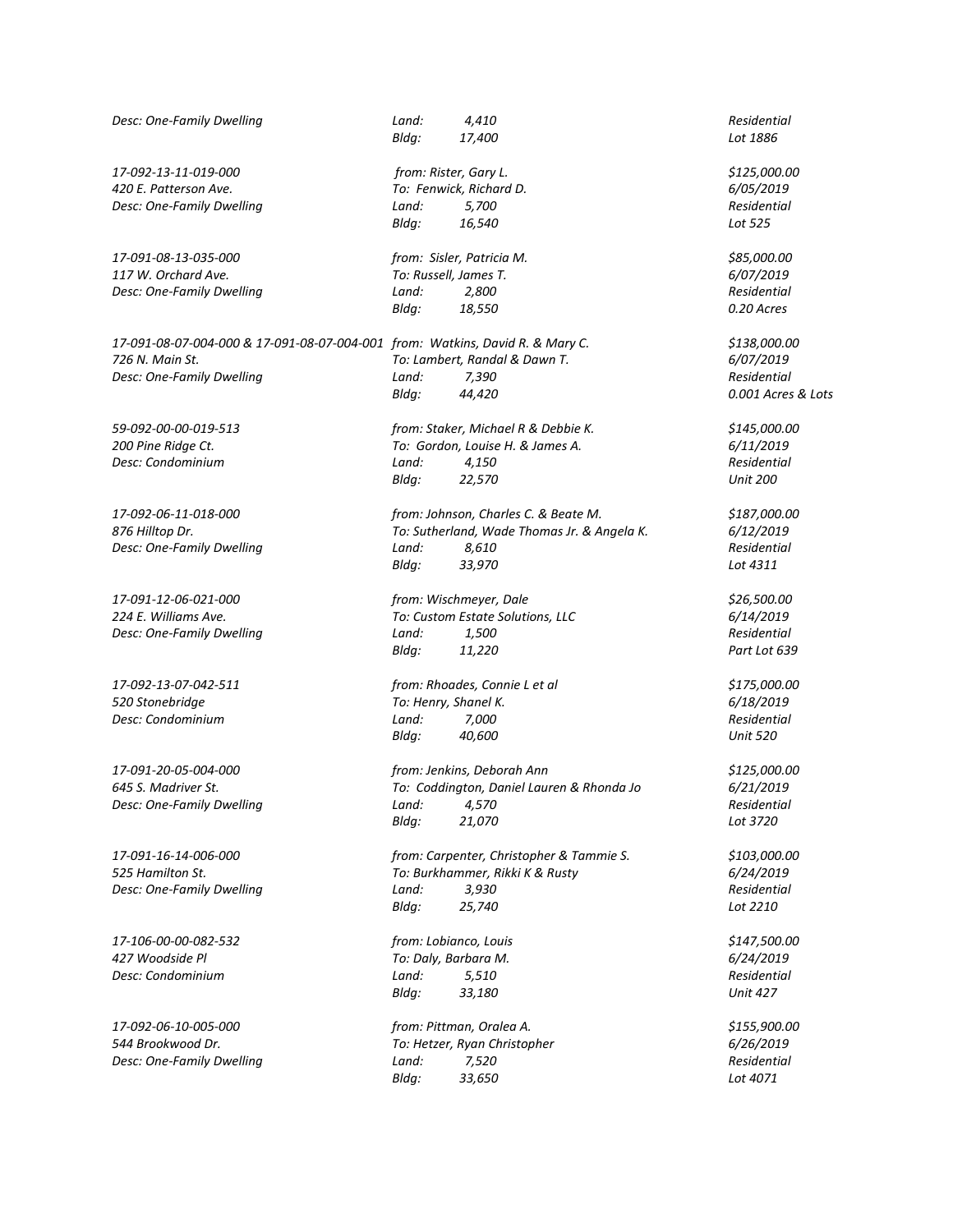### *DeGraff Corporation*

## *Huntsville Corporation*

*Lakeview Corporation*

## *Quincy Corporation*

#### *Ridgeway Corporation*

*Rushsylvania Corporation*

# *Russells Point Corporation*

*52-032-05-12-001-002 from: Golding, Anthony R. \$13,500.00 Desc: Other Residential Structures Land: 1,610 Residential*

*Desc: Two-Family Dwelling Land: 3,680* 

*Desc: One-Family Dwelling Land: 86,630* 

*26-117-06-03-007-000 from: Lambert, Randal & Dawn T. \$83,000.00 314 N. Main St. To: Worrell, Dena M. 6/04/2019 Desc: One-Family Dwelling Land: 3,740 Residential Bldg: 19,280 Part Lot 7*

*26-117-11-06-005-000 from: McCully, Marvin W. & Becky E. \$89,000.00 437 S. Main St. To: Shouse, Jacob 6/21/2019 Desc: One-Family Dwelling Land: 4,620 Residential Bldg: 20,850 1.045 Acres*

*24-048-11-05-002-000 from: Jenkins, Jodi A. \$94,500.00 6825 Wishart St. To: O'Connor, Michael Jr et al 6/11/2019 Desc: One-Family Dwelling Land: 7,610 Residential Bldg: 18,800 Lots 6-8*

*27-116-13-07-016-000 from: Arnett, Randall M Trustee \$103,850.00 112 South St. To: Jones, Christopher & Karen 6/14/2019 Desc: One-Family Dwelling Land: 3,340 Residential Bldg: 12,080 Lots 78 & 79pt*

*52-032-09-15-010-000 from: Widmark, Justin Matthew \$110,000.00 330 Fairview Ave. to: Davis, Samantha et al 6/06/2019 Desc: One-Family Dwelling Land: 5,990 Residential Bldg: 31,140 0.57 Acres*

*52-032-09-06-010-004 from: Copus, Randy L & Marianne \$420,000.00 134 Wilgus to: Slusher, Kirk M. & Jennifer L. 6/12/2019 Desc: One-Family Dwelling Land: 59,540 Residential Bldg: 67,950 Lot 1337*

> *to: Brantley, Wayne C. Bldg: 260 Lot 1280*

*52-032-09-08-027-000 from: Matthews, Randall R et al \$70,000.00 210 Mansfield St. to: Valentino, Anthony G. & Megan V. 6/25/2019 Bldg: 9,630 Lot 108*

*52-032-10-04-001-000 from: Johnston, Tim \$530,000.00 298 S R 708 to: Bradley, Scott L. & Patricia L. 6/27/2019 Bldg: 70,990 0.333 Acres*